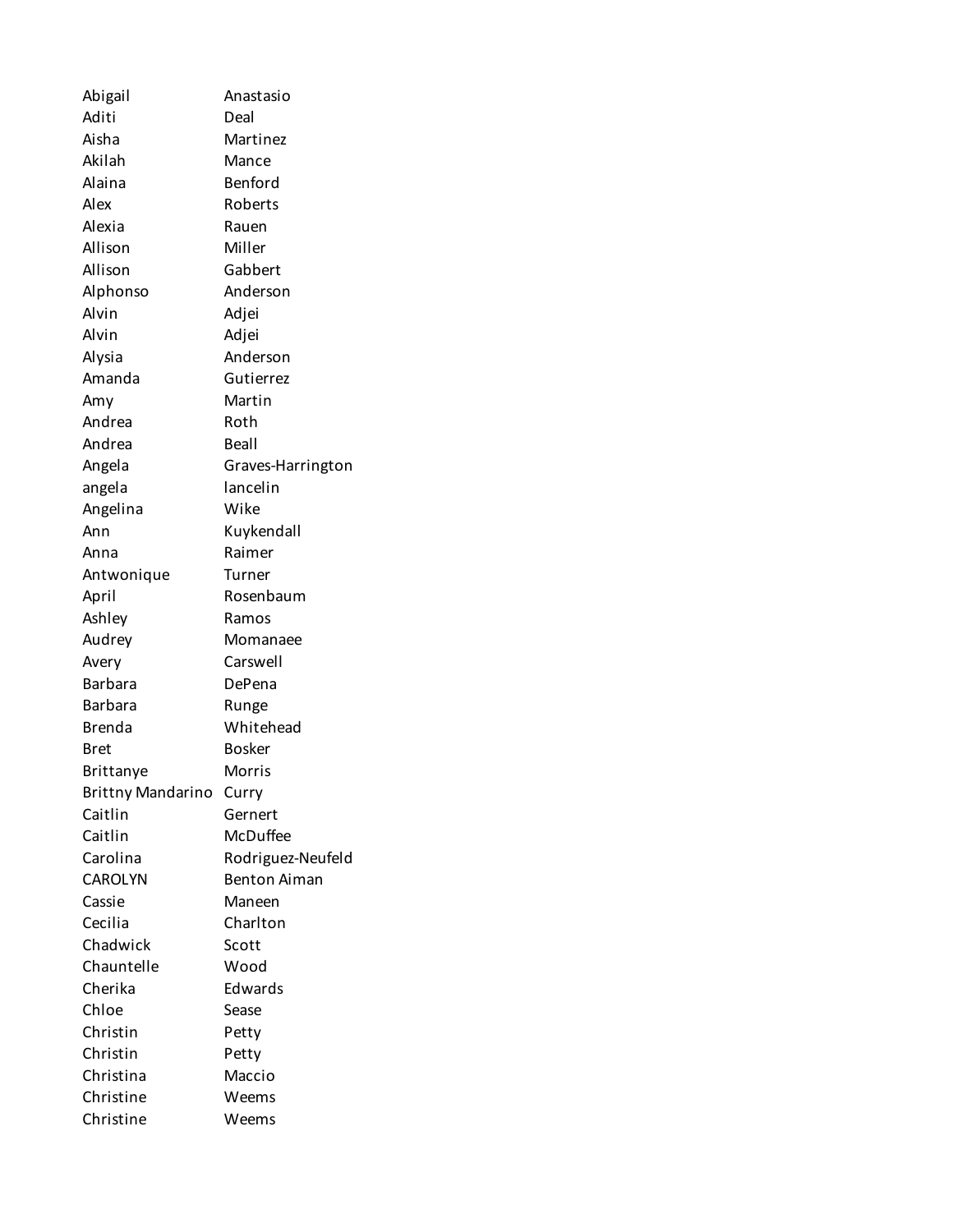Cindy Hide Cindy Pridgen Cindy Diggs Cisselon Hurd Connie Gonzales Vasquez Courtney Campion Courtney Gahm-Oldham Crystal Venning Dalia Castillo-Granados Daniela Fuentes-Sarkis Danielle Ross Danielle Valdez DAWN ROGERS Deborah Thompson Dena Lipper Denise Peterson Denise Brown dfkj kdjf Diana Marshall DIANNE CURVEY Dominique Bartholet Donna Roth Elizabeth Nevle Elizabeth Exley Elvia Olvera Elyse Norman Emily Travis Emily Miller Eraka Childs Erica Gibbons Erika Ramirez Erin Rinehart Erin Lunceford Felicia Harris Hoss First Name Last Name Fran Watson Gail **Brownfeld** Gere Cole Gere Cole Gina Brown Grace Haidar Haley Kurisky Hannah Syburg Hannah Roblyer Hannah Roblyer Hilary Unger Hon. Sonya Heath Jacqueline Del Villar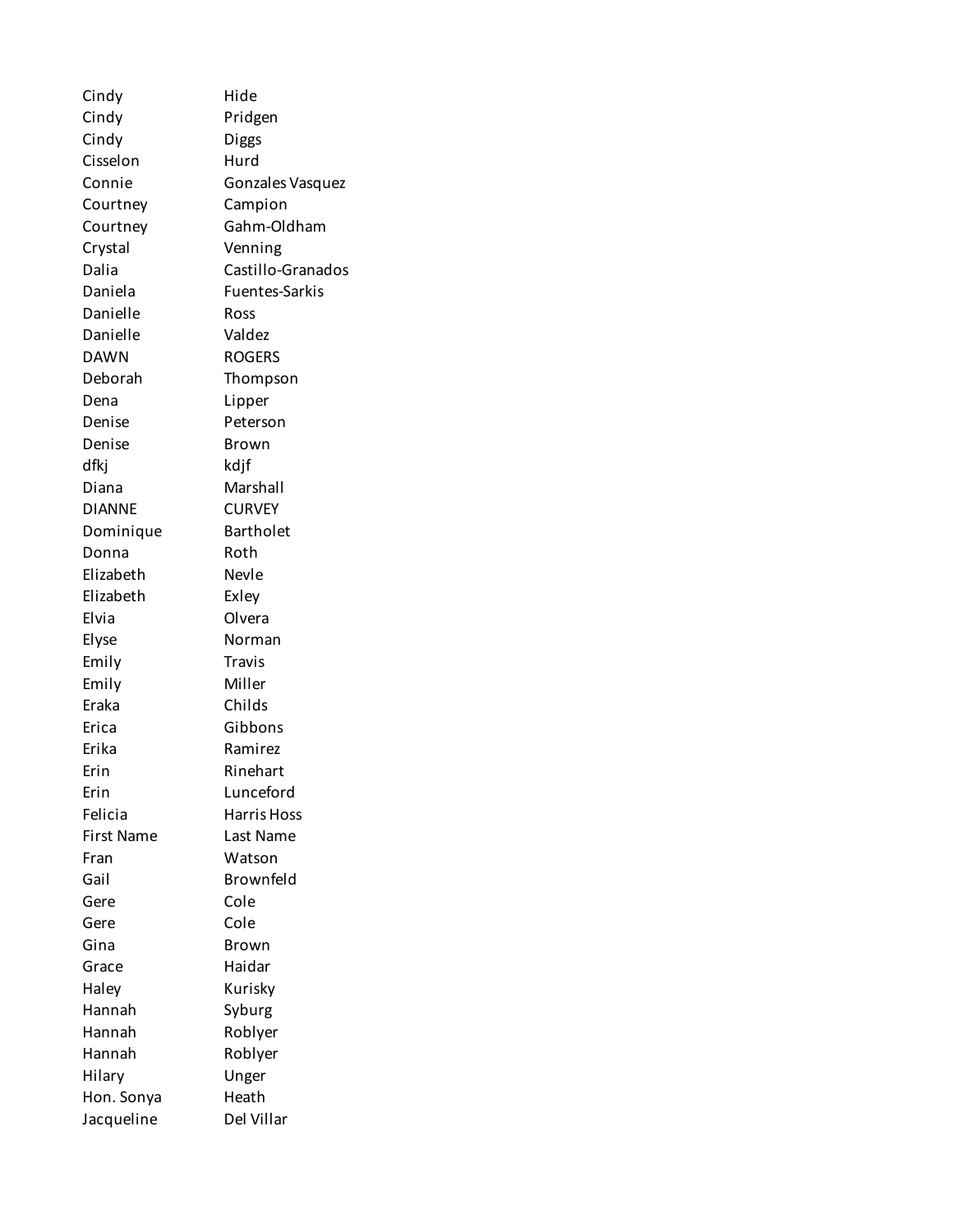Jaime Perkins James Kovach Jane Robinson Janet Schafer Jani Maselli Wood Janna Oswald JANNELL ROBLES Jannell Robles Je'Rell Rogers Je'Rell Rogers Jennifer Gaut Jennifer Gardner Jeralynn Manor Jeralynn Manor Jessica Schneider Jessica Schaffner Jessie-Zakiya Farr Jill Hale Jill Campbell Jo Ann Schaffer Joan Bain Joanne Ericksen Joli Wright Judge Payne Judge Cheryl Elliott Thornton Judge Cheryl Elliott Thornton Judge Dedra Davis Judge Jason Luong Judge Sonya Heath Judge Sonya Heath Judge Toria J. Finch JudgeTanya Garrison Judith Sadler Julia Camp JULIANA GAIGE Juliana Ashley Julie Countiss Kaitlyn Dawson Kanchan Bhalerao Karen Hurwitz Kashun Cheung Kasi Chadwick Katelynn Armijo Katelynn Armijo Kathleen Stone Kathryn Williams Kathryn Anderson Katrina Black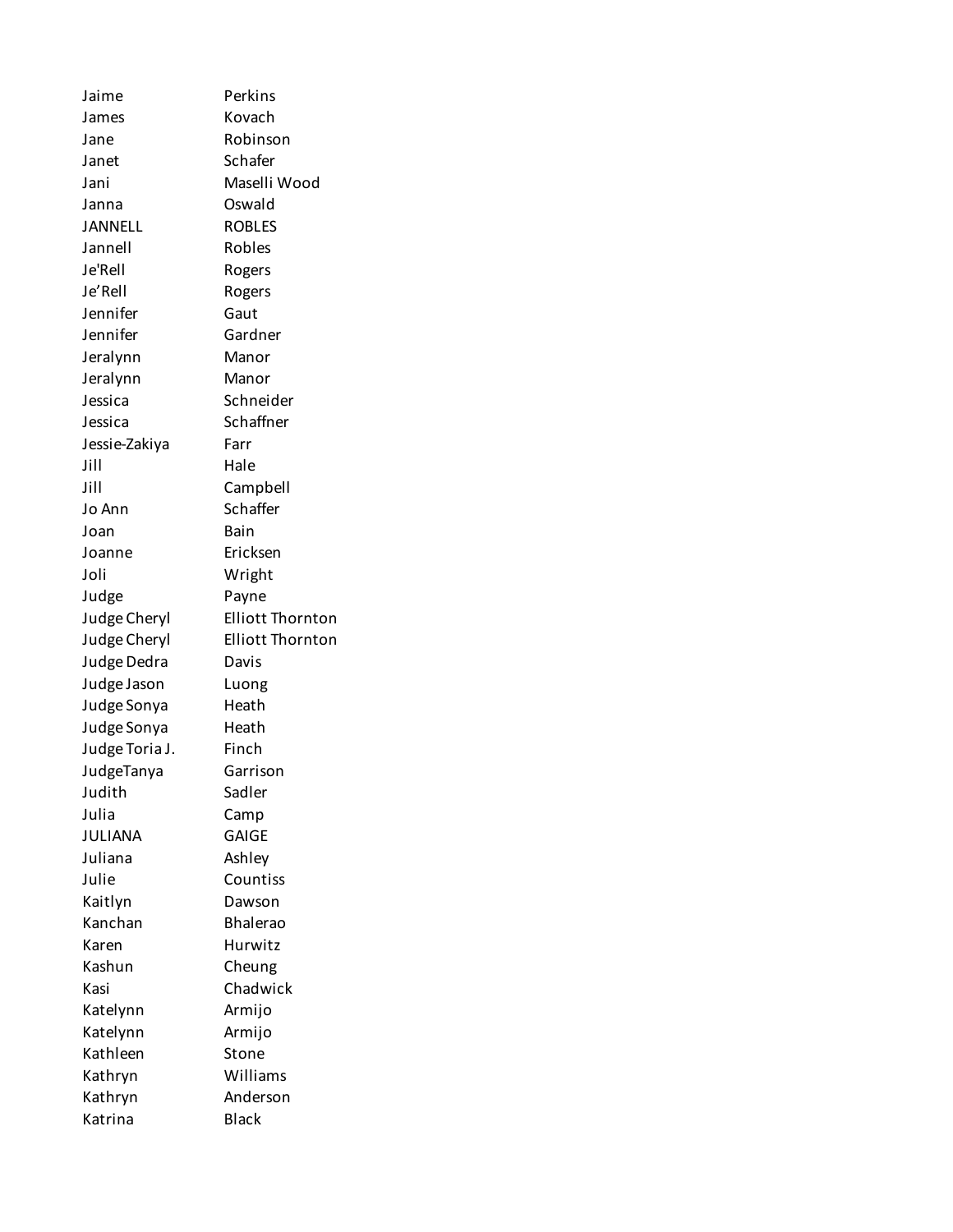| KAY               | <b>EGGER</b>           |  |
|-------------------|------------------------|--|
| Kelechi           | Ibekwe                 |  |
| Kelly             | Sandill                |  |
| Kelly             | Turner                 |  |
| Kelly             | Cobb                   |  |
| Kelly             | Sandill                |  |
| kelly             | Fritsch                |  |
| Kelsey            | Imam                   |  |
| Kimberly          | McTorry                |  |
| Krissa            | Denning                |  |
| Kristin           | Leveille               |  |
| Kristina          | Persaud                |  |
| LaKisha           | Ledbetter Anderson     |  |
| LaMonica          | Orr-Love               |  |
| LaShawn A.        | Williams               |  |
| Latosha Lewis     | Payne                  |  |
| Laura             | Gibson                 |  |
| Lauren            | Waddell                |  |
| Leah              | Shapiro                |  |
| Lesley            | <b>Briones</b>         |  |
| Linda             | Houssiere              |  |
| Linda             | Dunson                 |  |
| M. Lucille        | Anderson               |  |
|                   |                        |  |
| Maggie<br>Mallory | Zamora                 |  |
|                   | Vargas<br>Miller       |  |
| Mandy             | Miller                 |  |
| Mandy             |                        |  |
| Manpreet Monica   | Singh                  |  |
| Margaret          | Poissant<br>Pitts      |  |
| Margaret          | Zaki                   |  |
| Maryann           |                        |  |
| Megan             | Martinez               |  |
| megan             | barcak<br>Allen        |  |
| Melanie           |                        |  |
| Melissa           | Munoz                  |  |
| Melissa           | Romero                 |  |
| Meredith          | Smith                  |  |
| Meredith          | Smith                  |  |
| Michelle          | Acosta                 |  |
| Michelle          | Moore                  |  |
| Michelle          | Gray                   |  |
| Misty             | Hataway-Cone           |  |
| Misty             | Hataway-Cone           |  |
| Molly             | Bagshaw                |  |
| Monica            | <b>Thompson Guidry</b> |  |
| Mynor             | Rodriguez              |  |
| Nadia             | Khan                   |  |
| Nancy             | Atlas                  |  |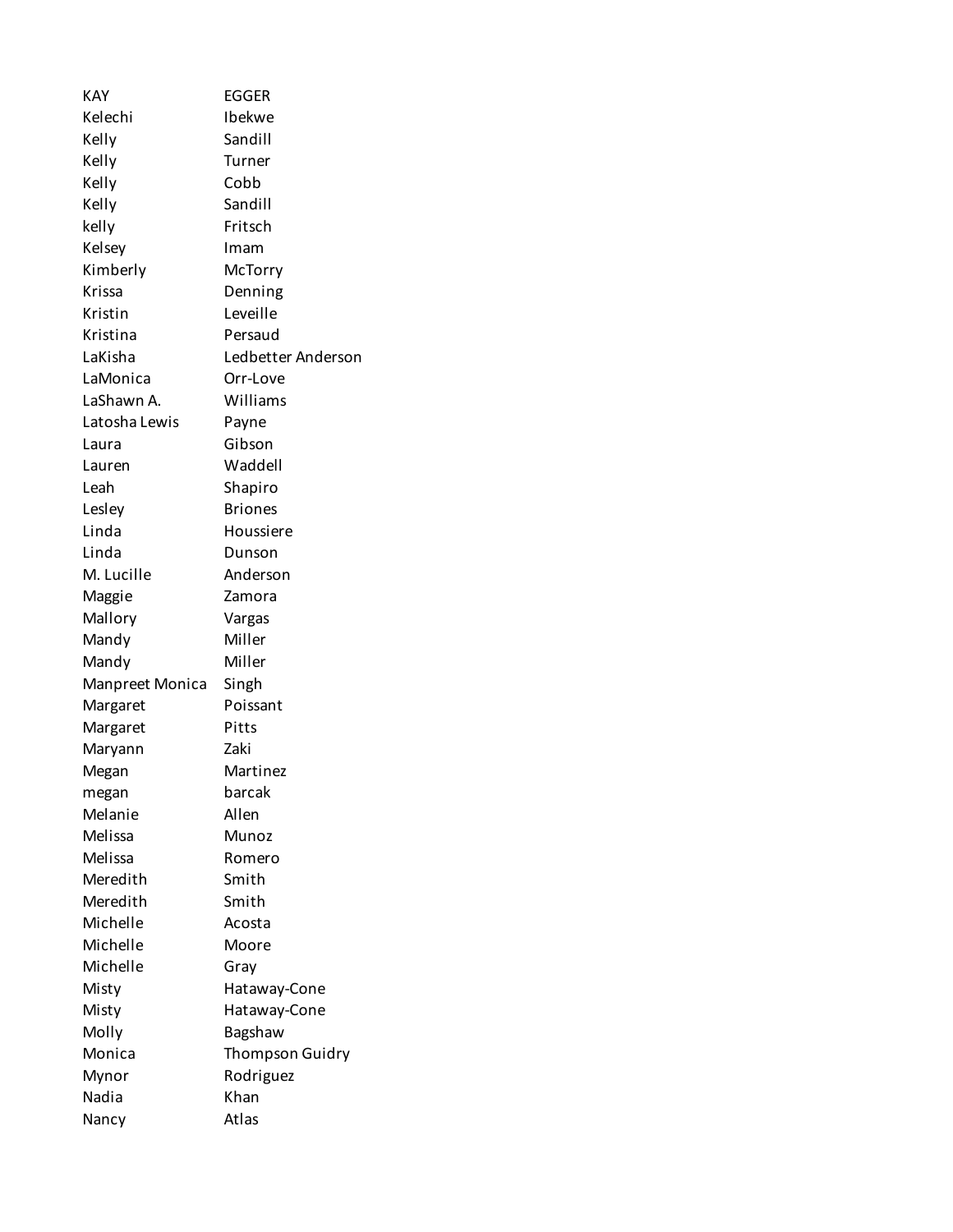| Natalia         | Cornelio            |  |
|-----------------|---------------------|--|
| Natasha         | Taylor              |  |
| Nichole         | Nech                |  |
| Nila            | Ray                 |  |
| Nila            | Ray                 |  |
| Nina            | Amadi               |  |
| Pamela          | Linberg             |  |
| Pamela          | Linberg             |  |
| Pamela          | Powell              |  |
| Pamela          | Medina              |  |
| Paola           | Acha                |  |
| Patrice         | Childress           |  |
| Patrice         | Childress           |  |
| Patricia (Pati) | Limón de Rodríguez  |  |
| Patricia (Pati) | Limón de Rodríguez  |  |
| Paul            | Calzada             |  |
| Porscha Natasha | Brown               |  |
| Rabeea          | Collier             |  |
| Rachael         | Thompson            |  |
| Rachel          | Feiertag            |  |
| Rachel          | Donnelly            |  |
| Rachel          | Stinson             |  |
| Rachel          | Sedita              |  |
| Raveen          | <b>McMeans</b>      |  |
| Robert          | Schaffer            |  |
| Robert          | Schaffer            |  |
| Rosemary        | Vega                |  |
| Roxell          | Richards            |  |
| Ruthie          | White               |  |
| Sally           | Andrews             |  |
| Samantha        | <b>Torres</b>       |  |
| Samuel          |                     |  |
|                 | Milledge            |  |
| Sandra<br>Sara  | Peake               |  |
| Sarah           | Keith               |  |
|                 | Frazier             |  |
| Sarah<br>Scot   | Yates               |  |
| Scot            | Dollinger           |  |
|                 | Dollinger<br>Alaniz |  |
| Selina          |                     |  |
| Selina          | Alaniz              |  |
| Shanell         | Tucker              |  |
| Shannon         | Terry               |  |
| Shannon         | Baldwin             |  |
| Sherry          | Chandler            |  |
| Shilpa          | Ghurye              |  |
| Shiraya         | Jackson             |  |
| Sonia           | Lopez               |  |
| Staci           | Wilson              |  |